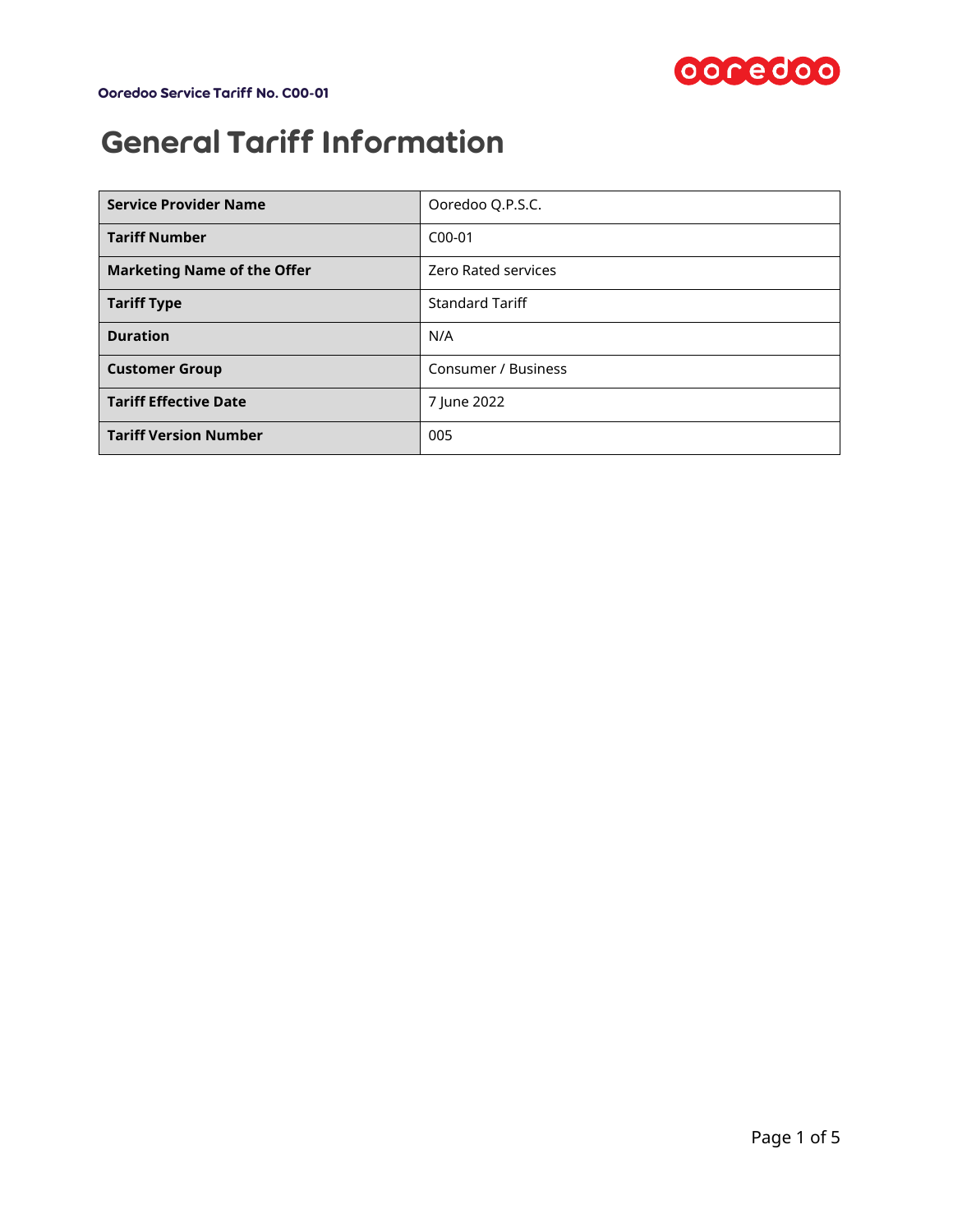

### Contents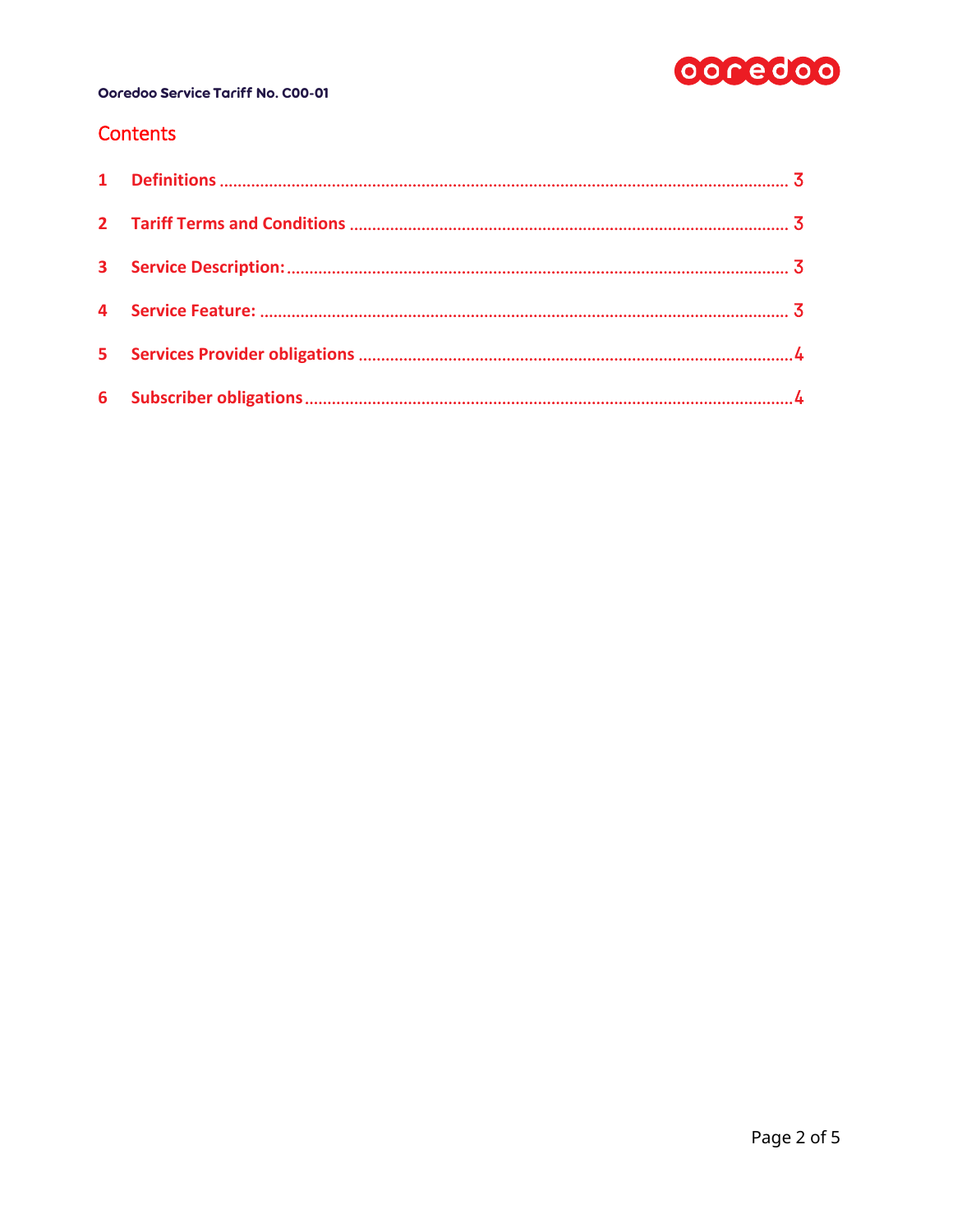

# <span id="page-2-0"></span>**1 Definitions**

- 1. Ooredoo means Ooredoo Q.P.S.C.
- 2. Subscriber means the person or entity that enters into an agreement with Ooredoo to receive and pay for Service.
- 3. User means the natural person who actually uses the service.

# <span id="page-2-1"></span>**2 Tariff Terms and Conditions**

- 4. This tariff is for a permanent standard service.
- 5. This tariff contains charges and conditions applicable to the provision of services to consumer and business customers.
- 6. These terms and conditions are in addition to the terms and conditions specified in other tariffs and the General Terms and Conditions for Consumer Services where referenced, which can be found at [www.oooredoo.qa](http://www.oooredoo.qa/)

## <span id="page-2-2"></span>**3 Service Description:**

- 7. This tariff is for permanent standard service.
- 8. The tariff for Zero Rated services applies when customers access the applications and websites listed in section [4](#page-2-3) below. In this case the data consumption is either zero rated or charged / deducted from data allowances as per tariff subscribed by the customers.

### <span id="page-2-3"></span>**4 Service Feature:**

- 9. Unlimited Zero-Rated services include:
- 9.1 Ooredoo TV App;
- 9.2 Etheraz App.
- 10. Customers do not incur any data charges while accessing the above listed applications. This data consumption will not be deducted from the allowance of the data packs subscribed by the customers and will not attract any out of bundle data charges.
- 11. Limited Zero-Rated services include: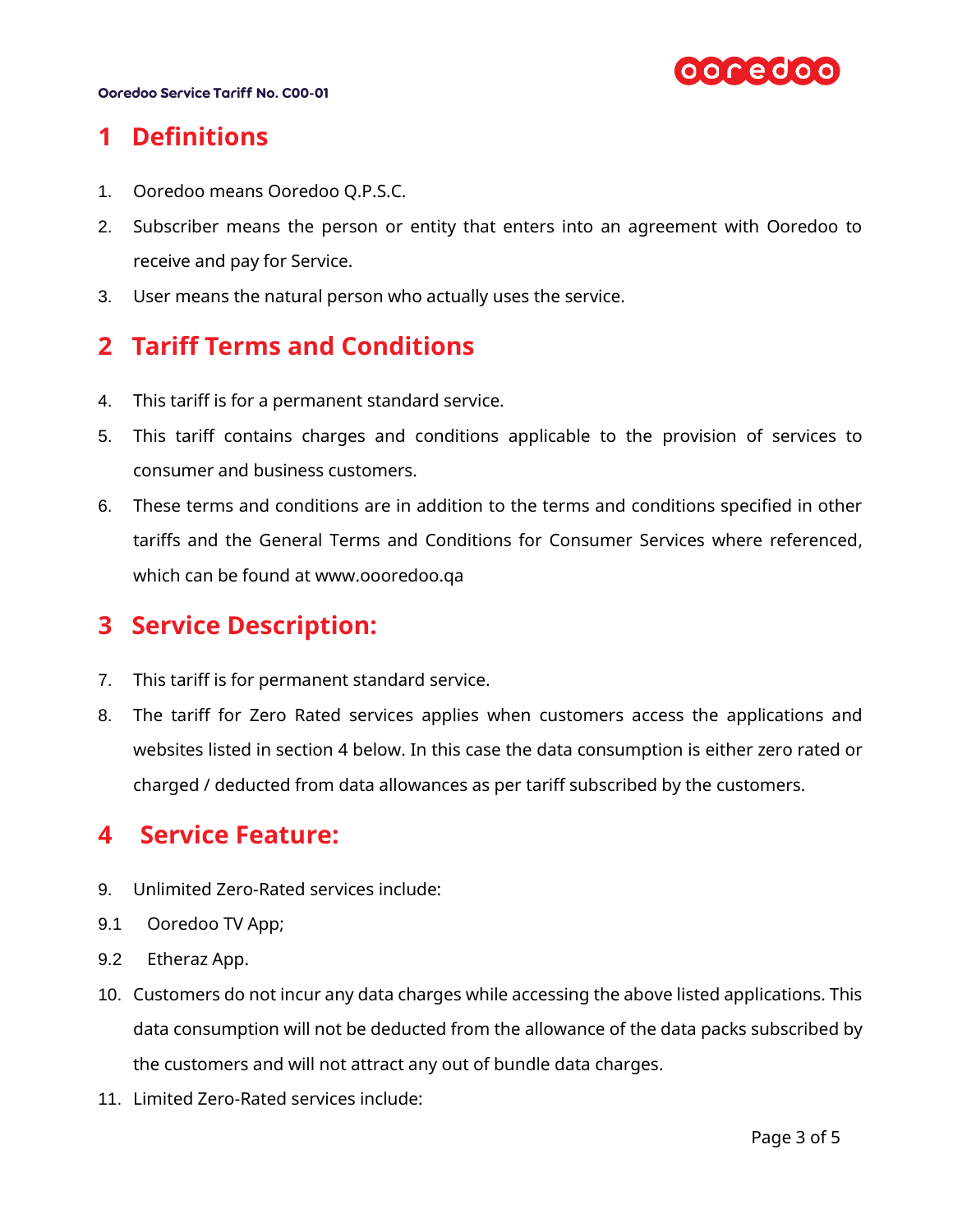

#### 11.1 Ooredoo website

For data usage of up to 50MB per day, customers do not incur any data charges while accessing the above listed applications and websites. However, once the customer consumed more than 50MB per day for Ooredoo App and/or Ooredoo website, standard rated charges will be applied as per tariff subscribed by the customers.

11.2 WhatsApp Data Feature

Terms and Conditions are provided in the Tariff Documents C10-01 and B03-01 available at https://www.ooredoo.qa/portal/OoredooQatar/Regulatory.

### <span id="page-3-0"></span>**5 Services Provider obligations**

- 12. Service Availability and limits:
- 12.1 Certain factors, such as network changes, traffic volume, transmission limits, service outages, technical limitations, signal strength, customer device, terrain, structures, weather, or other conditions that may arise from time to time, may interfere with actual service quality and availability.
- 12.2 Ooredoo will not be liable for any service limitations due to these conditions that may arise from time to time, subject to our statutory, license and other obligations.

# <span id="page-3-1"></span>**6 Subscriber obligations**

13. The Subscriber shall comply with any reasonable request by Ooredoo concerning the configuration of their devices and/or the use of the service.

#### **\*\*\*END OF TARIFF\*\*\***